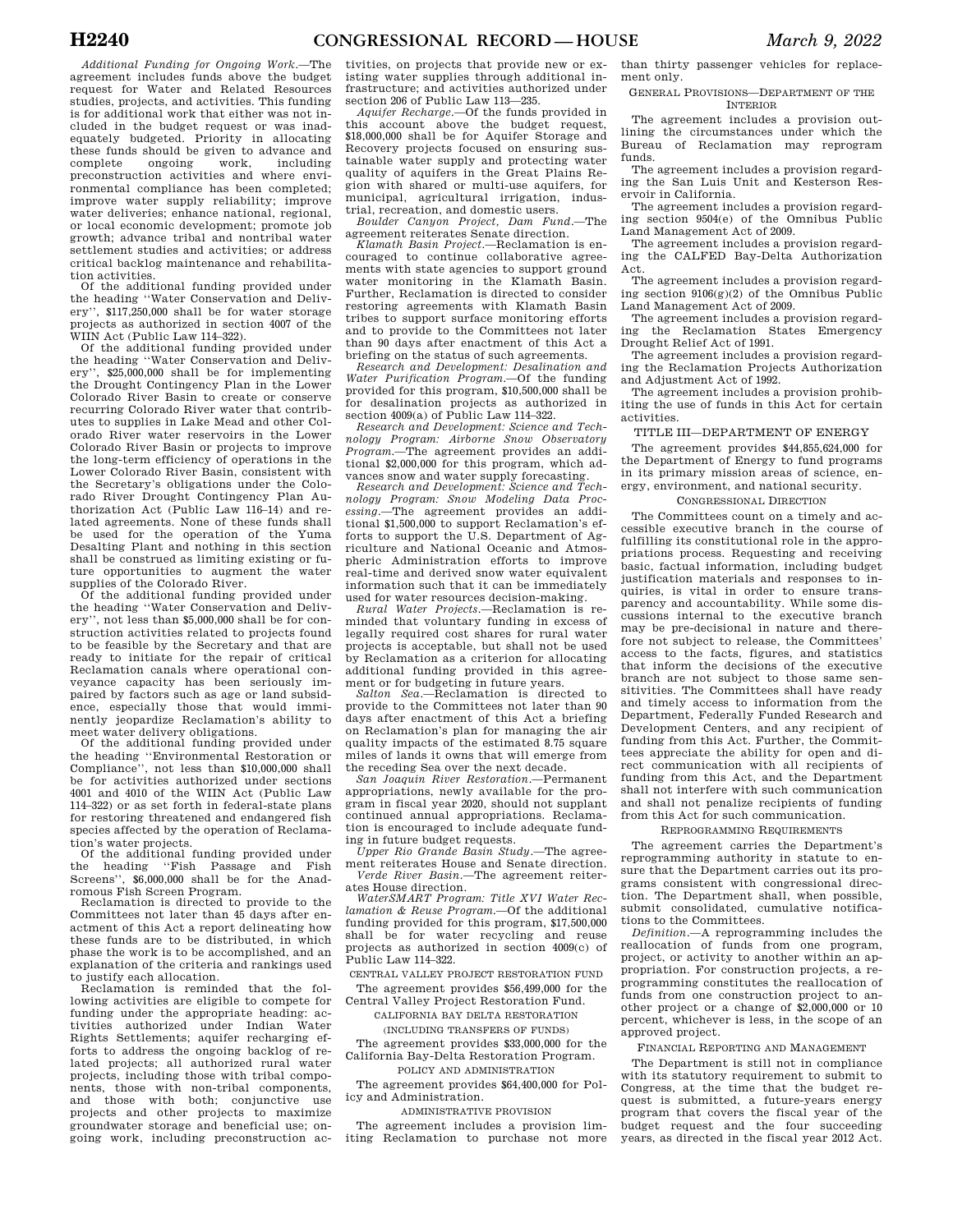In addition, the Department has an outstanding requirement to submit a plan to become fully compliant with this requirement. The Department is directed to provide these requirements not later than 30 days after enactment of this Act. The Department may not obligate more than 95 percent of amounts provided to the Chief Financial Officer until the Department provides to the Committees a briefing on a plan to become fully compliant with this requirement.

*Working Capital Fund.—*The agreement reiterates House direction on this topic.

*Congressional Reporting Requirements.—*The Department is directed to provide quarterly updates to the Committees on this issue. Further, the Department is directed to provide all Congressionally required reports digitally in addition to traditional correspondence.

*SBIR and STTR Programs.—*The agreement reiterates House direction on this topic.<br>Mortgaging Future-Year Awards.—The

 $Future-Year$ agreement reiterates House direction on this topic.

*General Plant Projects.—*The agreement reiterates House direction on this topic.

*Competitive Procedures.—*The agreement reiterates House direction on this topic.

*Workforce Development.—*The agreement reiterates House direction on this topic.

## CROSSCUTTING INITIATIVES

*Energy Storage.—*The Department is directed to carry out these activities in accordance with sections 3201 and 3202 of the Energy Act of 2020. The agreement provides not less than \$500,000,000 for energy storage, including not less than \$347,000,000 from the Office of Energy Efficiency and Renewable Energy (EERE), not less than \$120,000,000 from the Office of Electricity (OE), not less than \$5,000,000 from the Office of Fossil Energy and Carbon Management (FECM), not less than \$4,000,000 from the Office of Nuclear Energy (NE), and not less than \$24,000,000 from the Office of Science. The agreement reiterates Senate direction related to periodic updates on the Energy Storage Grand Challenge (ESGC) and ESGC roadmap.

*Critical Minerals.—*The agreement provides not less than \$167,000,000 for research, development, demonstration, and commercialization activities on the development of alternatives to, recycling of, and efficient production and use of critical minerals, including not less than \$100,000,000 from EERE, not less than \$50,000,000 from FECM, and not less than \$17,000,000 from the Office of Science.

*Industrial Decarbonization.—*The agreement provides not less than \$510,000,000 for industrial decarbonization activities, including not less than \$240,000,000 from EERE, not less than \$250,000,000 from FECM, and not less than \$20,000,000 from the Office of Science. The agreement provides not less than \$25,000,000 for low-carbon feedstocks in the steel, cement, concrete, and other heavy industrial sectors and not less than \$25,000,000 for clean heat alternatives for industrial processes.

*Grid Modernization.—*The agreement reiterates House and Senate direction on Grid Modernization and the Grid Modernization Lab Consortium.

*Carbon Dioxide Removal.—*The agreement provides not less than \$104,000,000 for research, development, and demonstration of carbon dioxide removal technologies, including not less than \$20,000,000 from EERE, not less than \$49,000,000 from FECM, and not less than \$35,000,000 from the Office of Science. Within available funds for carbon dioxide removal, the agreement provides not less than \$75,000,000 for direct air capture. The Department is directed to coordinate these activities among EERE, FECM, and the Office of Science.

*Hydrogen Energy and Fuel Cell Coordination.—*The Department is directed to coordinate its efforts in hydrogen energy and fuel cell technologies across its various departments and offices in order to maximize the effectiveness of investments in hydrogen-related activities. This coordination shall include EERE, FECM, NE, OE, the Office of Science, and the Advanced Research Projects Agency—Energy.

*Harmful Algal Blooms.—*The agreement reiterates House direction on this topic.

*DOE and USDA Interagency Working Group.—*The agreement reiterates House direction on this topic.

*Landfill Emissions.—*The agreement reiterates House direction on this topic.

*COVID—19 Research Delays.—*The agreement reiterates House and Senate direction on this topic.

*Interagency Working Group on Coal and Power Plant Communities and Economic Revitalization.—*The Department is directed to include an itemization of funding for these activities in future budget requests.

*Sexual Harassment.—*The agreement reiterates Senate direction on this topic.

The agreement provides no direction on Equity and Justice.

The agreement provides no direction on the Civilian Climate Corps.

#### ENERGY PROGRAMS

ENERGY EFFICIENCY AND RENEWABLE ENERGY The agreement provides \$3,200,000,000 for

Energy Efficiency and Renewable Energy. The agreement provides not less than \$10,000,000 for the Energy Transitions Initiative.

The agreement provides up to \$5,000,000 for university-led research in order to increase recycling rates for polyethylene plastics and develop conversion of waste polyethylene to more recyclable and biodegradable plastics.

The agreement provides \$10,000,000 for a consortium of universities in the United States that has established agreements with universities in Canada and Mexico to conduct research on a broad array of energy sources and topics.

#### SUSTAINABLE TRANSPORTATION

The Vehicle Technologies, Bioenergy Technologies, and Hydrogen and Fuel Cell Technologies offices are directed to work closely with the Department of Agriculture and the private sector to develop common metrics to evaluate and compare the impact of the emerging clean hydrogen industry on the ethanol and biodiesel industries.

Within available funds, the agreement provides not less than \$30,000,000 to continue the SuperTruck III program.

*Vehicle Technologies.—*The agreement provides not less than \$200,000,000 for Battery and Electrification Technologies.

The agreement provides up to \$15,000,000 to advance energy efficiency and low emissions technologies for off-road application vehicles, including commercial, of which up to \$5,000,000 is for fluid power systems.

The agreement provides up to \$10,000,000 to support research and development relevant to two-stroke opposed-piston engines.

The agreement provides not less than \$80,000,000 for Technology Integration, previously called Outreach, Deployment, and Analysis. Within available funds, the agreement provides not less than \$50,000,000 for deployment through the Clean Cities program, including not less than \$30,000,000 for competitive grants.

The agreement provides not less than \$40,000,000 for Energy Efficient Mobility Systems.<br>The

agreement provides not less than \$5,000,000 for electric vehicle workforce development activities and reiterates House direction on the related report and roadmap.

The agreement reiterates House direction on the assessment and briefing related to electric vehicle charging infrastructure in underserved or disadvantaged communities.

The agreement provides up to \$5,000,000 for research on direct injection, engine technology, and the use of dimethyl ether as fuel.

The agreement provides up to \$10,000,000 to address technical barriers to the increased use of natural gas vehicles, including for applications in on-road vehicles, off-road vehicles, maritime, or rail.

*Bioenergy Technologies.—*The agreement provides not less than \$42,000,000 for Feedstock Technologies and the Biomass Feedstock National User Facility. The agreement provides not less than

\$40,000,000 for advanced algal systems to sustain the investment in development of algal biofuels.

The agreement provides \$3,000,000 for research, at commercially relevant processing scales, into affordable wood chip fractionation technologies and other processing improvements relevant to biorefineries in order to enable economic production of cellulose nanomaterials and economic upgrading of hemicelluloses and lignin.

Within available funds for Conversion Technologies, the agreement provides not less than \$23,000,000 for the Agile Bio-Foundry, including not less than \$3,000,000 to continue developing methods and technologies to advance biological engineering, to support expanded focus on artificial intelligence and machine learning and software development, to improve the predictive design of organisms and pathways, to build tools accessible to the wider scientific community, and for the purchase of state-oftechnology instrumentation that will enable better and more expansive collaborations. Within available funds for Conversion Technologies, the agreement provides \$5,000,000 to demonstrate the use of and improve the efficiency of community-scale digesters with priority given for projects in states and tribal areas that have adopted statutory requirements for the diversion of a high percentage of food material from municipal waste streams.

The agreement provides up to \$5,000,000 for continued support of the development and testing of new domestic manufactured lowemission, high-efficiency, residential wood heaters that supply easily accessed and affordable renewable energy and have the potential to reduce the national costs associ-

ated with thermal energy. *Hydrogen and Fuel Cell Technologies.—*The agreement provides \$157,500,000 for Hydrogen and Fuel Cell Technologies to maintain a diverse program which focuses on early-, mid-, and late-stage research and development and technology acceleration including market transformation.

The agreement provides not less than \$60,000,000 for technologies to advance hydrogen use for heavy-duty transportation and industrial applications.

The agreement provides \$2,500,000 for research that tightly couples advanced modeling, characterization, and controlled synthesis to elucidate the key mechanisms in this technology. This research should include participation by a university with demonstrated expertise with perovskite materials.

The agreement provides not less than \$15,000,000 to cost share the Office of Nuclear Energy hydrogen demonstration project, including for high temperature electrolysis research and development at a national laboratory. The agreement provides up to \$14,000,000 to support ongoing efforts for high- and low-temperature electrolyzer development.

The agreement provides not less than \$10,000,000 for solar fuels research and development.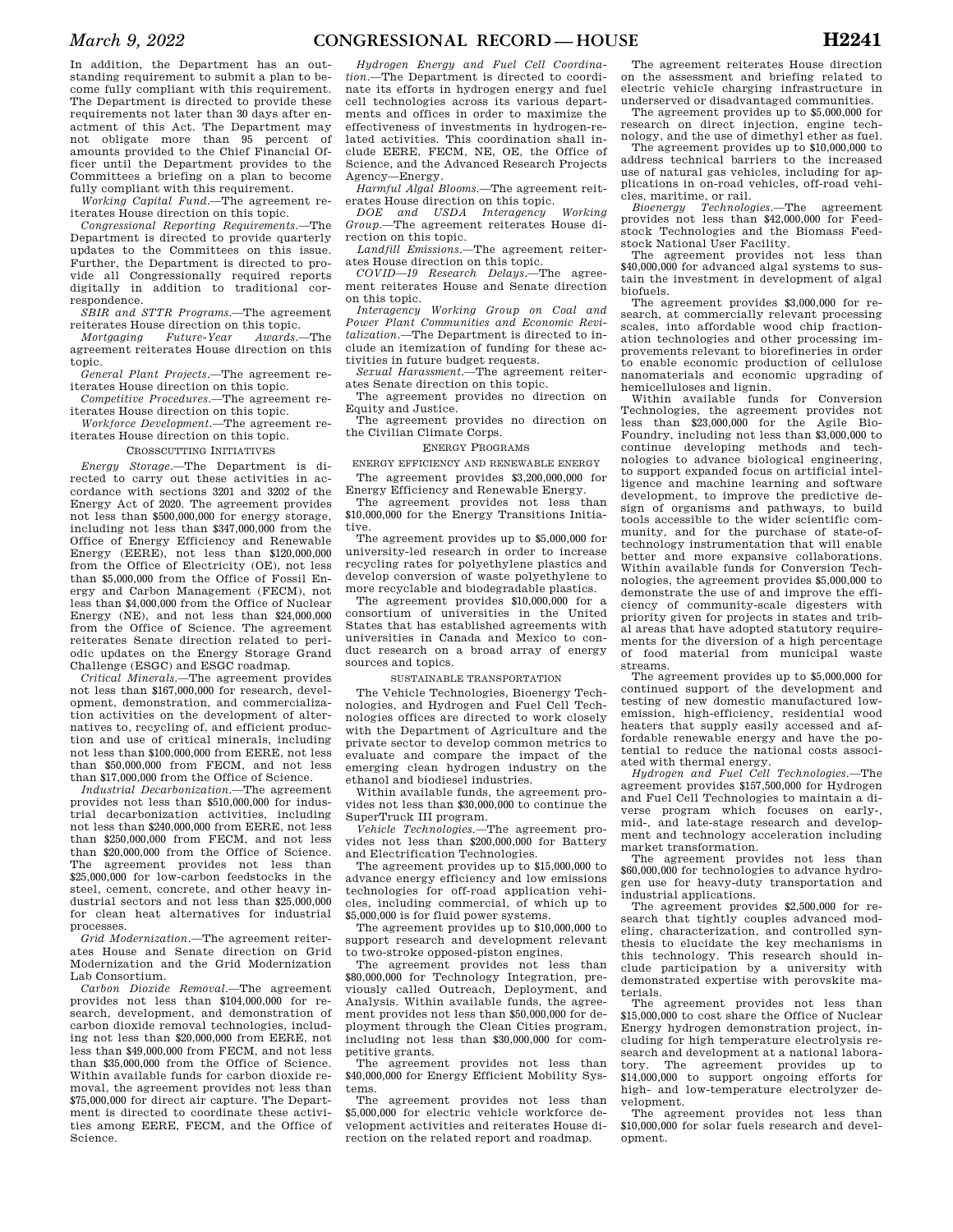NAVAL PETROLEUM AND OIL SHALE RESERVES The agreement provides \$13,650,000 for the operation of the Naval Petroleum and Oil Shale Reserves.

#### STRATEGIC PETROLEUM RESERVE

The agreement includes \$219,000,000 for the Strategic Petroleum Reserve, of which \$22,000,000 is for the Northeast Gasoline Supply Reserve.

No funding is requested for the establishment of a new regional petroleum product reserve, and no funding is provided for this purpose. Further, the Department may not establish any new regional petroleum product reserves unless funding for such a proposed regional petroleum product reserve is explicitly requested in advance in an annual budget request and approved by Congress in an appropriations Act.

### SPR PETROLEUM ACCOUNT

The agreement provides \$7,350,000 for the SPR Petroleum Account.

NORTHEAST HOME HEATING OIL RESERVE The agreement provides \$6,500,000 for the Northeast Home Heating Oil Reserve.

ENERGY INFORMATION ADMINISTRATION

The agreement provides \$129,087,000 for the Energy Information Administration.

NON-DEFENSE ENVIRONMENTAL CLEANUP

The agreement provides \$333,863,000 for Non-Defense Environmental Cleanup.

*Small Sites.*—The agreement provides \$119,340,000 for Small Sites cleanup. Within this amount, \$21,340,000 is for the Energy Technology Engineering Center, \$11,000,000 is for Idaho National Laboratory, \$5,000,000 is to continue work at Lawrence Berkeley National Laboratory, \$67,000,000 is for Moab, and \$15,000,000 is for excess Office of Science facilities.

*Gaseous Diffusion Plants.*—The agreement provides \$121,203,000 for cleanup activities at the Gaseous Diffusion Plants, including an additional \$5,000,000 above the budget request for treatment and shipping of cylinders.

URANIUM ENRICHMENT DECONTAMINATION AND DECOMMISSIONING FUND

The agreement provides \$860,000,000 for activities funded from the Uranium Enrichment Decontamination and Decommissioning Fund.

*Portsmouth Site.*—Within funds available for Pensions and Community and Regulatory Support, the agreement provides an additional \$500,000 above the budget request for the Department to establish a community liaison and to provide technical and regulatory assistance to the local community and surrounding counties. The agreement reiterates House direction on air and ground water monitoring and reporting, land use planning, and Committee briefings following additional environmental sampling.

#### **SCIENCE**

The agreement provides \$7,475,000,000 for Science.

The agreement provides not less than \$120,000,000 for Artificial Intelligence and Machine Learning capabilities across the Office of Science programs.

The agreement provides not less than \$2,000,000 for collaboration with the National Institutes of Health within the Department's data and computational mission space.

The agreement provides not less than \$245,000,000 for quantum information science, including not less than \$120,000,000 for research and \$125,000,000 for the five National Quantum Information Science Research Centers.

The agreement reiterates House direction on traineeships.

The Department is directed to provide to the Committees not later than 90 days after

enactment of this Act and annually thereafter briefings on implementation of the new workforce initiative.

The Department is directed to award up to 10 Lawrence Awards with an honorarium of not less than \$20,000 per awardee.

ADVANCED SCIENTIFIC COMPUTING RESEARCH

The agreement provides not less than \$160,000,000 for the Argonne Leadership Computing Facility, \$250,000,000 for the Oak Ridge Leadership Computing Facility, not less than \$120,000,000 for the National Energy Research Scientific Computing Center at Lawrence Berkeley National Laboratory, and not less than \$90,000,000 for ESnet.

The agreement provides not less than \$260,000,000 for Mathematical, Computational, and Computer Sciences Research, including not less than \$15,000,000 for computational sciences workforce programs.

The agreement provides not less than \$15,000,000 and up to \$40,000,000 for the development of AI-optimized emerging memory technology for AI-specialized hardware allowing for new computing capabilities tailored to the demands of artificial intelligence systems.

### BASIC ENERGY SCIENCES

The agreement provides not less than \$130,000,000 for the Energy Frontier Research Centers, \$25,000,000 for EPSCoR, \$25,000,000 for the Batteries and Energy Storage Innovation Hub, and not less than \$20,000,000 for the Fuels from Sunlight Innovation Hub.

The agreement provides not less than \$538,000,000 for facilities operations of the nation's light sources, not less than \$294,000,000 for facilities operations of the high-flux neutron sources, and not less than \$142,000,000 for facilities operations and recapitalization of the Nanoscale Science Research Centers (NSRC).

The agreement provides not less than \$14,300,000 for other project costs, including \$4,300,000 for Linac Coherent Light Source-II, \$5,000,000 for Advanced Photon Source Upgrade, \$3,000,000 for Linac Coherent Light Source-II HE, and \$2,000,000 for Cryomodule Repair & Maintenance Facility. The agreement provides \$15,000,000 for NSRC Recapitalization and not less than \$15,000,000 for NSLS II Experimental Tools-II. The agreement reiterates House and Senate direction regarding the importance of additional beamlines at NSLS II and the development of a related plan.

BIOLOGICAL AND ENVIRONMENTAL RESEARCH

The agreement provides not less than \$395,000,000 for Biological Systems Science and not less than \$410,000,000 for Earth and Environmental Systems Sciences.

Within available funds, the agreement provides up to \$8,000,000 to develop and test novel sensor technologies, procure second generation EcoPOD units, and create the computational and experimental infrastructures necessary to dissect field observations at atomic and molecular levels in fabricated ecosystems.

The agreement provides not less than \$100,000,000 for the Bioenergy Research Centers.

The agreement provides not less than \$109,000,000 for Foundational Genomics Research and not less than \$82,500,000 for the Joint Genome Institute.

The agreement provides not less than \$45,000,000 for Biomolecular Characterization and Imaging Science, including up to \$15,000,000 to continue the development of a multi-scale genes-to ecosystems approach that supports a predictive understanding of gene functions and how they scale with complex biological and environmental systems.

The agreement provides not less than \$8,000,000 for the low-dose radiation research program and reiterates House direction related to developing a plan for low-dose radiation research.

The agreement provides not less than \$15,000,000 and up to \$30,000,000 to build upon cloud aerosol effects research. Within those available funds, the Department is directed to support the modernization and acceleration of the Energy, Exascale, and Earth System Model program to improve earth system prediction and climate risk management in the service of U.S. public safety, security, and economic interests, including, in coordination with the Department of Homeland Security, evaluation of the modernization and adaptation of capabilities from the National Infrastructure Simulation and Analysis Center to support climate impacts on infrastructure and communities.

The agreement provides \$2,000,000 in funding for academia to examine and perform independent evaluations of climate models using existing data sets and peer-reviewed publications of climate-scale processes to validate various models' ability to reproduce the actual climate.

The agreement provides not less than \$105,000,000 for Environmental System Science. The Department is directed to continue to support NGEE Arctic, NGEE Tropics, the SPRUCE field site, the Watershed Function and Mercury Science Focus Areas, and the AmeriFLUX project.

The agreement provides not less than \$30,000,000 to continue the development of observational assets and support associated research on the nation's major land-water interfaces, including the Great Lakes and the Puget Sound, that leverages national laboratories' assets as well as local infrastructure and expertise at universities and other research institutions. The agreement reiterates House direction on developing a ten-year research plan.

The Department is directed to give priority to optimizing the operation of BER user facilities.

#### FUSION ENERGY SCIENCES

The Department is directed to follow and embrace the recommendations of the Fusion Energy Sciences Advisory Committee's ''Powering the Future: Fusion and Plasmas''' report; the agreement reiterates House direc-

tion on the related briefing. The agreement provides not less than \$20,000,000 for the High-Energy-Density Laboratory Plasmas program to advance cutting-edge research in extreme states of matter; expand the capabilities of the LaserNetUS facilities; and provide initial investments in new intense, ultrafast laser

technologies needed to retain U.S. leadership in these fields. The agreement provides not less than \$59,000,000 for NSTX–U Operations, not less than \$33,000,000 for NSTX–U Research, and not less than \$25,000,000 for the Material Plasma Exposure eXperiment.

The agreement reiterates House direction on the Milestone-Based Development Program and the stellarator facility.

The agreement provides \$242,000,000 for the U.S. contribution to the ITER project, of which not less than \$60,000,000 is for in-cash contributions. The agreement reiterates House direction on an updated baseline for Subproject 1 and a baseline for Subproject 2.

### HIGH ENERGY PHYSICS

The agreement provides not less than \$30,000,000 for the Sanford Underground Research Facility, up to \$20,000,000 for Cosmic Microwave Background-Stage 4, and not less than \$40,000,000 for the HL–LHC Upgrade projects.

The agreement supports activities for the LuSEE Night project.

The agreement provides up to \$13,000,000 for other project costs for the Long Baseline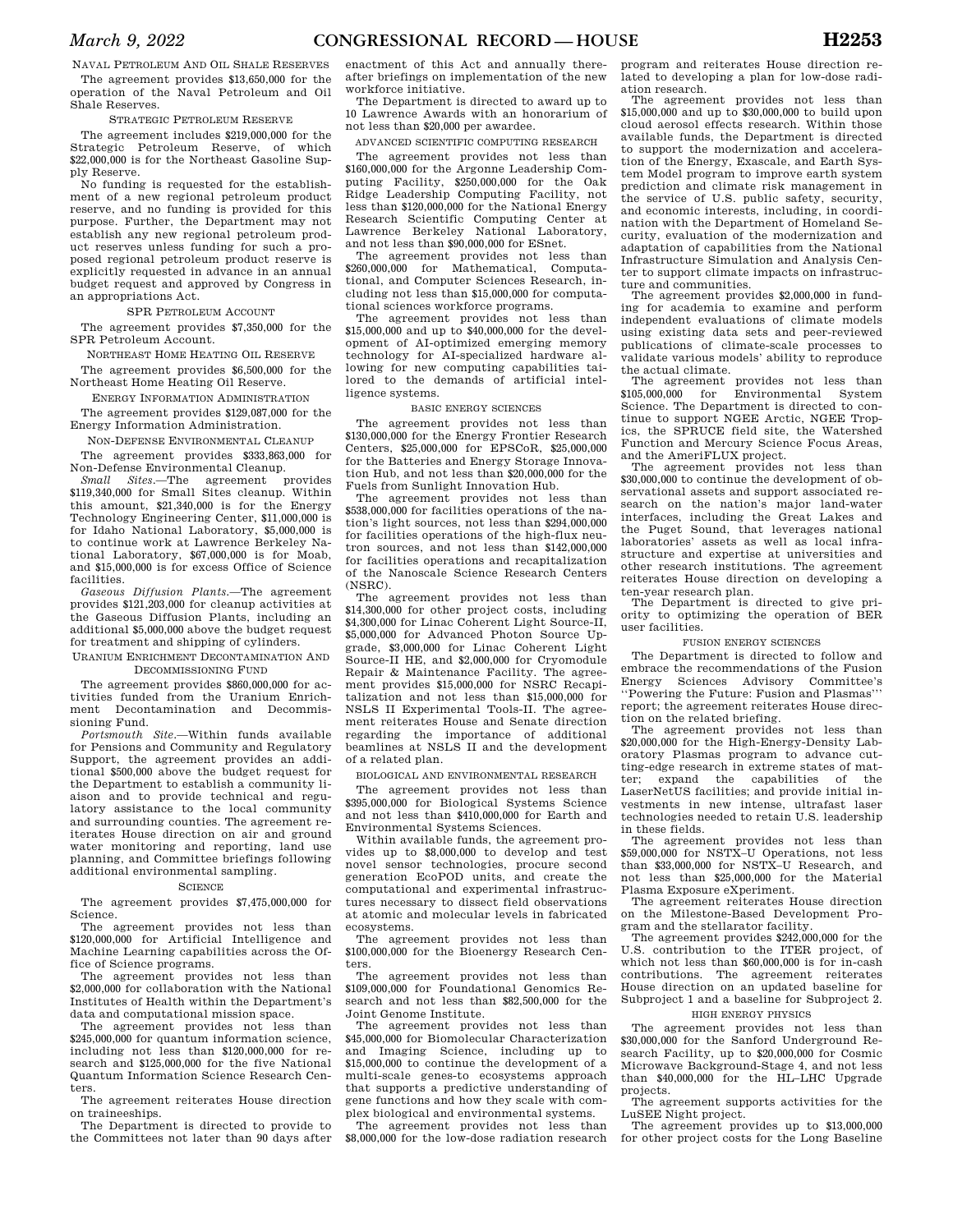Neutrino Facility/Deep Underground Neutrino Experiment. Further, if the Department deems it necessary to provide further funding for this project, it is encouraged to seek a reprogramming, but these funds shall come from other research activities and projects currently funded at Fermi National  $\overline{L}$ aboratory.

#### NUCLEAR PHYSICS

The Department is directed to give priority to optimizing operations for all Nuclear Physics user facilities.

The agreement provides for the completion of sPHENIX, up to \$15,800,000 for the Gamma-Ray Energy Tracking Array, up to \$16,200,000 for MOLLER, up to \$1,400,000 for Ton-Scale Neutrinoless Double Beta Decay, and up to \$13,000,000 for the High Rigidity Spectrometer.

#### ISOTOPES R&D AND PRODUCTION

The agreement supports the FRIB Isotope Harvesting projects.

WORKFORCE DEVELOPMENT FOR TEACHERS AND **SCIENTISTS** 

The agreement reiterates House and Senate direction on a five-year educational and workforce development plan. The agreement reiterates Senate direction on the curriculum working group.

SCIENCE LABORATORIES INFRASTRUCTURE

The Department is directed to provide to the Committees not later 90 days after enactment of this Act a briefing on the funding levels required for operations and maintenance of the Oak Ridge National Laboratory nuclear facilities. This is the only direction related to the Oak Ridge National Laboratory nuclear facilities.

#### NUCLEAR WASTE DISPOSAL

The agreement provides \$27,500,000 for Nuclear Waste Disposal, of which \$20,000,000 is for interim storage and \$7,500,000 is for Nuclear Waste Fund oversight activities.

#### TECHNOLOGY TRANSITIONS

The agreement provides \$19,470,000 for Technology Transitions. The agreement provides not less than \$5,000,000 for a competitive funding opportunity for incubators supporting energy innovation clusters.

### CLEAN ENERGY DEMONSTRATIONS

The agreement provides \$20,000,000 for Clean Energy Demonstrations.

Pursuant to the budget request, the Office of Clean Energy Demonstrations (OCED) is intended to be a technology neutral office with expertise in large-scale energy project management and finance. It is expected that the Department avoid the practice of making awards dependent on funding from future years' appropriations. The Department is directed to provide to the Committees not later than 30 days after enactment of this Act a briefing on how OCED will conduct administrative and project management responsibilities.

#### ADVANCED RESEARCH PROJECTS AGENCY— **ENERGY**

The agreement provides \$450,000,000 for the Advanced Research Projects Agency—Energy (ARPA–E). The Department is directed to consider activities proposed under ARPA–C that are consistent with ARPA–E's mission and authorization in addition to its other current and proposed activities.

TITLE 17 INNOVATIVE TECHNOLOGY LOAN

## GUARANTEE PROGRAM

The agreement provides a net appropriation of \$29,000,000 in administrative expenses for the Title 17 Innovative Technology Loan Guarantee Program.

ADVANCED TECHNOLOGY VEHICLES

MANUFACTURING LOAN PROGRAM

The agreement provides \$5,000,000 for the Advanced Technology Vehicles Manufacturing Loan Program.

TRIBAL ENERGY LOAN GUARANTEE PROGRAM The agreement provides \$2,000,000 for the Tribal Energy Loan Guarantee Program.

## INDIAN ENERGY POLICY AND PROGRAMS

The agreement provides \$58,000,000 for Indian Energy Policy and Programs. The agreement provides not less than \$20,000,000 to advance technical assistance, demonstration, and deployment of clean energy technologies, including solar and energy storage, for households and communities in tribal nations to improve reliability, resilience, and alleviate energy poverty.

DEPARTMENTAL ADMINISTRATION

The agreement provides \$240,000,000 for Departmental Administration.

The agreement reiterates House direction on the report related to critical minerals assets.

*Control Points.*—The agreement includes eight reprogramming control points in this account to provide flexibility in the management of support functions. The Other Departmental Administration activities include Management, Project Management Oversight and Assessments, Chief Human Capital Officer, Office of Small and Disadvantaged Business Utilization, General Counsel, Office of Policy, and Public Affairs. The Department is directed to continue to submit a budget request that proposes a separate funding level for each of these activities.

*Chief Information Officer.*—The agreement provides not less than \$71,800,000 for cybersecurity and secure information. In addition, the agreement provides not less than \$55,000,000 to address the impacts of the SolarWinds incident across the Department.

*International Affairs.*—The agreement provides \$2,000,000 for the Israel Binational Industrial Research and Development (BIRD) Foundation and \$4,000,000 to continue the U.S. Israel Center of Excellence in Energy Engineering and Water Technology.

*Other Departmental Administration.*—The agreement provides not less than \$28,000,000 for the Chief Human Capital Officer, up to \$38,000,000 for the General Counsel, not less than \$13,000,000 for Project Management Oversight and Assessments, not less than \$3,500,000 for the Office of Small and Disadvantaged Business Utilization, and not less than \$4,000,000 for Public Affairs.

*U.S. Energy and Employment Report.*—The agreement provides up to \$2,000,000 for the Department to continue to complete an annual U.S. energy employment report that includes a comprehensive statistical survey to collect data, publish the data, and provide a summary report, with requirements as outlined in the House report. The Department is directed to produce and release this report annually.

The agreement reiterates Senate direction related to the CIO Business Operations Support Services (CBOSS) program.

OFFICE OF THE INSPECTOR GENERAL

The agreement provides \$78,000,000 for the Office of the Inspector General. The following is the only direction for the Office of the Inspector General.

There continues to be concerns about how the new independent audit strategy will be implemented. As such, the Inspector General is directed to provide to the Committees not later than 15 days after enactment of this Act, and monthly thereafter, a briefing on the implementation of the independent audit strategy.

ATOMIC ENERGY DEFENSE ACTIVITIES NATIONAL NUCLEAR SECURITY ADMINISTRATION

The agreement provides \$20,656,000,000 for the National Nuclear Security Administration (NNSA).

#### WEAPONS ACTIVITIES

The agreement provides \$15,920,000,000 for Weapons Activities.

*Integrated Priorities Report.*—The fiscal year 2021 Act directed NNSA to provide with its budget request an Integrated Priorities Report (IPR). The report NNSA submitted does not meet the direction set by the fiscal year 2021 Act and was identified by NNSA as not a final integrated priority report. The agreement reiterates House direction regarding NNSA's submission of an IPR with the annual budget request.

*Stockpile Management.*—In lieu of House and Senate direction, the agreement includes funding consistent with the budget request as Congress awaits the upcoming Nuclear Posture Review (NPR). NNSA is directed to brief the Congressional Defense Committees on any departures from the fiscal year 2022 budget request in the NPR.

*Plutonium Pit Production Modernization*.— GAO is engaged in an ongoing review of NNSA's integrated master schedule (IMS) that includes all pit production-related project and program activities. NNSA is directed to provide to the Committees not later than 30 days after enactment of this Act, and not less than quarterly thereafter, a briefing on progress on meeting the pit production cost and schedule milestones in the IMS.

Additionally, concerns remain about contingency planning for pit production given the timeline for achieving 80 pits per year will stretch beyond 2030. The contingency plan NNSA provided the Committees includes only minimal detail on meeting the needs of the nuclear deterrent that do not solely rely on the statutory milestones for pit production. NNSA is directed to provide to the Committees not later than 60 days after enactment of this Act an update detailing actionable plans based on current pit production timelines and coordinated with the Department of Defense. NNSA is further reminded that the contingency plan shall be updated and submitted annually with the budget request.

*University Collaboration.*—The agreement reiterates House direction regarding a Center of Excellence.

*Academic Programs.*—Within amounts for Academic Programs, the agreement provides \$40,000,000 for the Minority Serving Institution Partnership Program and \$10,000,000 for the Tribal Colleges and Universities Partnership Program. The agreement reiterates Senate direction regarding the distribution of funds.

*Inertial Confinement Fusion (ICF) and High Yield.*—Within available funds, the agreement provides not less than \$350,000,000 for the National Ignition Facility (NIF), not less than \$83,000,000 for OMEGA, not less than \$66,900,000 for the Z Facility, and not less than \$6,000,000 for the NIKE Laser at the Naval Research Laboratory. A predictable and sustained availability of targets is essential to the operations of NNSA's laser facilities, and the agreement provides not less than \$33,000,000 for target research, development, and fabrication to cost-effectively operate the NIF, Z, and OMEGA facilities.

*Advanced Simulation and Computing.*—Within funds provided for Advanced Simulation and Computing (ASC), the agreement provides \$25,000,000 for research in, and leading to the development of, memory technologies that will drive 40X performance gains beyond that achieved by exascale computing systems for critical mission applications. Within funds provided for ASC, the agreement provides \$15,000,000 for scalable computational NVMe over fabrics for exascale computing applications at Los Alamos National Laboratory.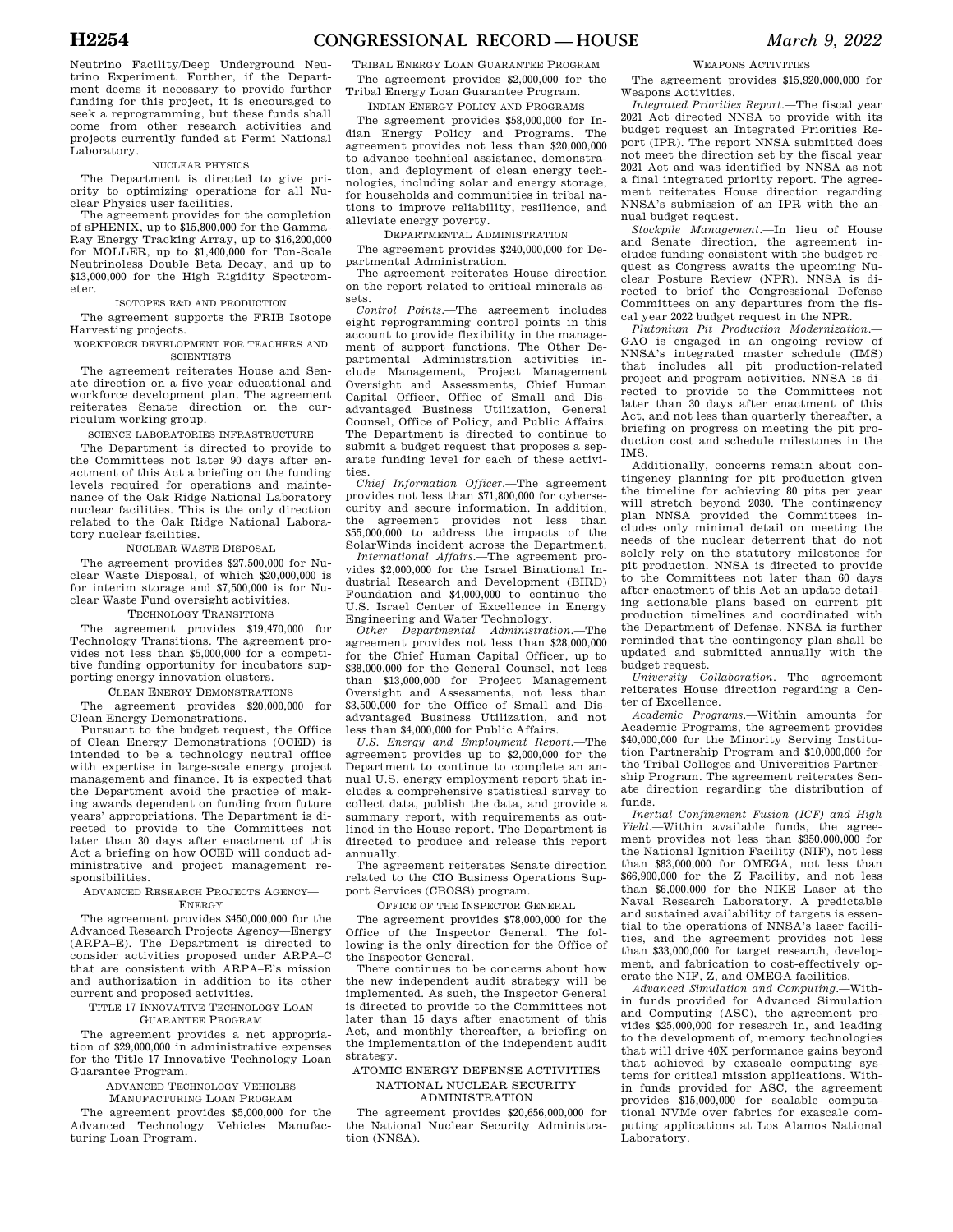|                                               | FY 2021<br>Enacted | FY 2022<br>Request                   | Final Bill | Final Bill<br>vs Enacted          | Final Bill<br>vs Request |
|-----------------------------------------------|--------------------|--------------------------------------|------------|-----------------------------------|--------------------------|
|                                               |                    |                                      |            |                                   |                          |
| Pension and Community and Regulatory Support  | 30.967             | 26.299                               | 31.799     | $+832$                            | $+5.500$                 |
| Title X Uranium/Thorium Reimbursement Program | 5,000              | 33,500                               | 16,155     | $+11, 155$                        | $-17.345$                |
| <b>TOTAL, UED&amp;D FUND</b>                  | 841.000            | 831.340                              | 860.000    | $+19.000$                         | $+28.660$                |
|                                               |                    | _______ ________________ __ ________ |            | ================================= |                          |
| <b>SCIENCE</b>                                |                    |                                      |            |                                   |                          |
| Advanced Scientific Computing Research:       |                    |                                      |            |                                   |                          |
| Construction:                                 | 846,055            | 911,000                              | 906.000    | $+59.945$                         | $-5.000$                 |
| 17-SC-20 Office of Science Exascale Computing |                    |                                      |            |                                   |                          |
|                                               | 168.945            | 129.000                              | 129.000    | $-39.945$                         | $\cdots$                 |
| Subtotal, Advanced Scientific Computing       |                    |                                      |            |                                   |                          |
|                                               | 1,015,000          | 1,040,000                            | 1,035,000  | $+20.000$                         | $-5.000$                 |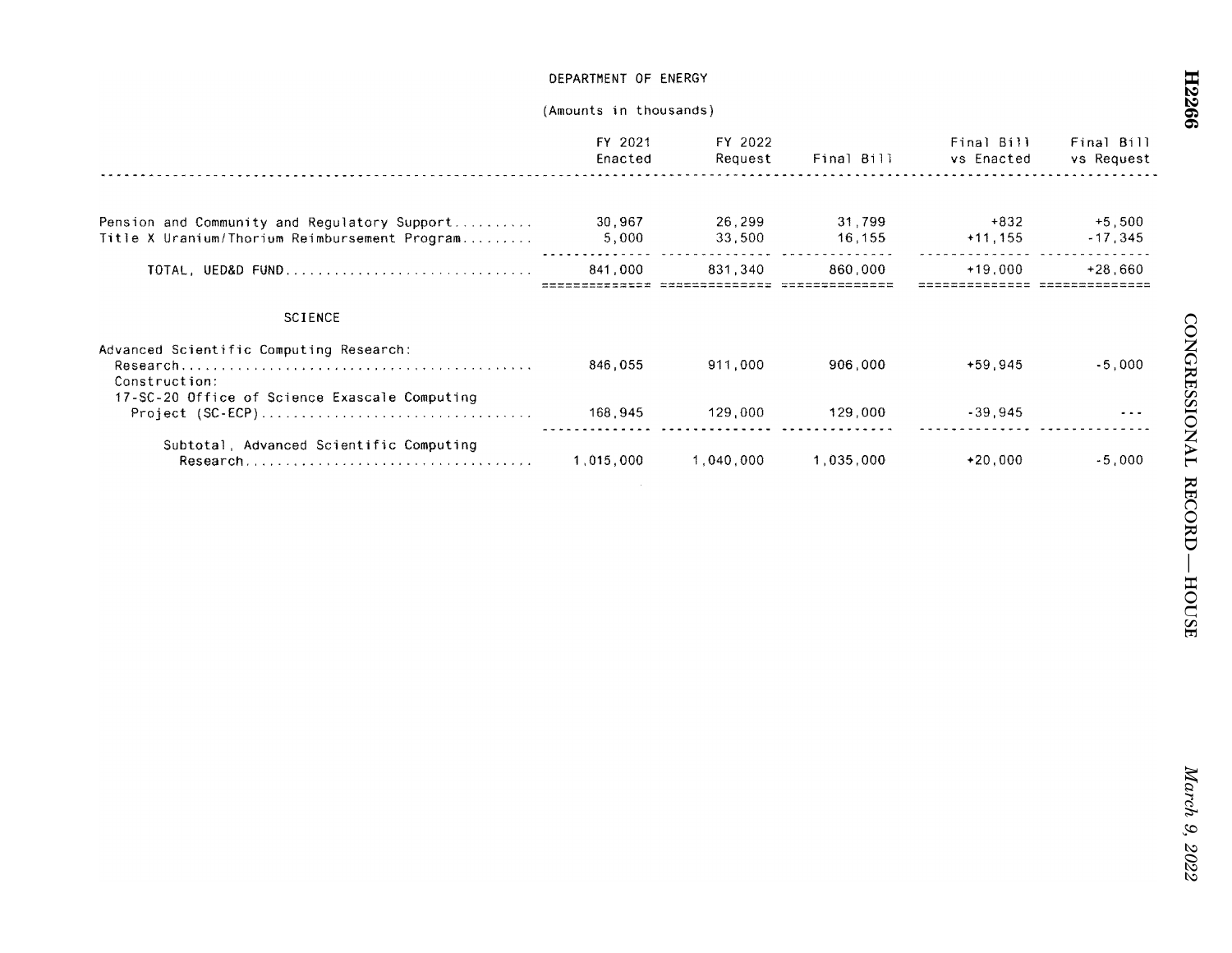|                                                  | FY 2021<br>Enacted | FY 2022<br>Request | Final Bill | Final Bill<br>vs Enacted | Final Bill<br>vs Request |
|--------------------------------------------------|--------------------|--------------------|------------|--------------------------|--------------------------|
| Basic Energy Sciences:                           |                    |                    |            |                          |                          |
|                                                  | 1.856,000          | 1,995.800          | 2,003,800  | $+147,800$               | $+8,000$                 |
| Construction:                                    |                    |                    |            |                          |                          |
| 13-SC-10 LINAC coherent light source II          |                    |                    |            |                          |                          |
|                                                  | 33,000             | 28,100             | 28,100     | $-4.900$                 |                          |
| 18-SC-10 Advanced Photon Source Upgrade (APS-U), |                    |                    |            |                          |                          |
|                                                  | 160,000            | 101.000            | 101,000    | $-59,000$                |                          |
| 18-SC-11 Spallation Neutron Source Proton Power  |                    |                    |            |                          |                          |
|                                                  | 52,000             | 17.000             | 17,000     | $-35,000$                |                          |
| 18-SC-12 Advanced Light Source Upgrade (ALS-U),  |                    |                    |            |                          |                          |
|                                                  | 62.000             | 75,100             | 75,100     | $+13,100$                | .                        |
| 18-SC-13 Linac Coherent Light Source-II-High     |                    |                    |            |                          |                          |
| Energy (LCLS-II-HE), $SLAC$                      | 52,000             | 50.000             | 50,000     | $-2.000$                 |                          |
| 19-SC-14 Second Target Station (STS), ORNL       | 29,000             | 32,000             | 32,000     | $+3,000$                 |                          |
| 21-SC-10 Cryomodule Repair and Maintenance       |                    |                    |            |                          |                          |
|                                                  | 1,000              | 1.000              | 1,000      |                          |                          |
|                                                  |                    |                    |            |                          |                          |
| Subtotal, Construction                           | 389,000            | 304,200            | 304,200    | $-84.800$                |                          |
| Subtotal, Basic Energy Sciences                  | 2.245.000          | 2,300.000          | 2.308.000  | $+63,000$                | $+8.000$                 |
|                                                  |                    |                    |            |                          |                          |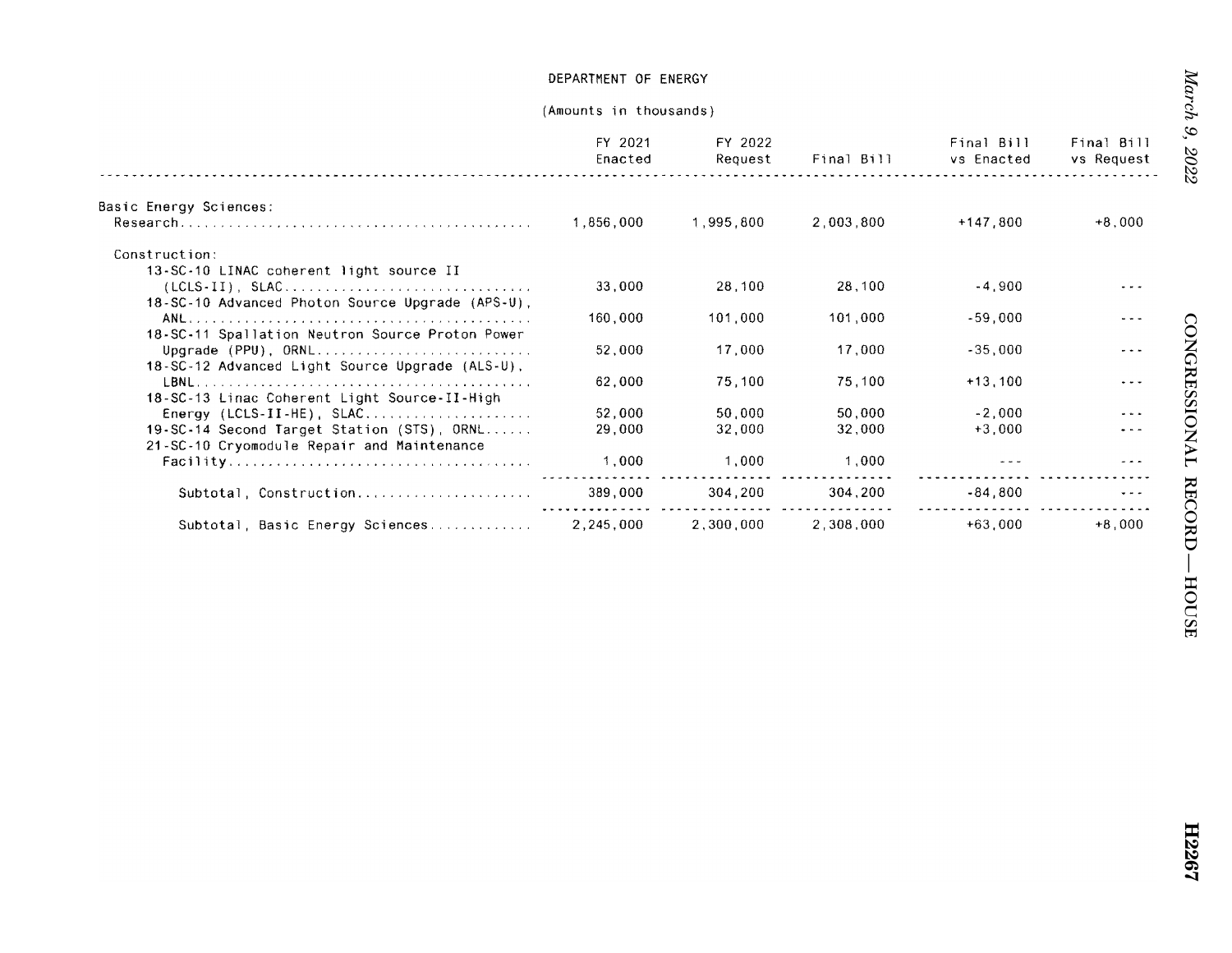|                                                                                                                  | FY 2021<br>Enacted | FY 2022<br>Request | Final Bill | Final Bill<br>vs Enacted | Final Bill<br>vs Request |
|------------------------------------------------------------------------------------------------------------------|--------------------|--------------------|------------|--------------------------|--------------------------|
| Biological and Environmental Research                                                                            | 753,000            | 828,000            | 815,000    | $+62.000$                | $-13,000$                |
| Fusion Energy Sciences<br>Construction:                                                                          | 415,000            | 449,000            | 460.000    | $+45.000$                | $+11.000$                |
| 14-SC-60 U.S. Contributions to ITER (U.S. ITER).<br>20-SC-61 Matter in Extreme Conditions (MEC)                  | 242.000            | 221,000            | 242,000    |                          | $+21,000$                |
| Petawatt Upgrade, SLAC                                                                                           | 15,000             | 5,000              | 11,000     | $-4,000$                 | $+6.000$                 |
| Subtotal, Construction                                                                                           | 257,000            | 226,000            | 253,000    | $-4,000$                 | $+27.000$                |
| Subtotal, Fusion Energy Sciences                                                                                 | 672,000            | 675,000            | 713,000    | $+41.000$                | $+38.000$                |
| High Energy Physics                                                                                              |                    |                    |            |                          |                          |
|                                                                                                                  | 777.065            | 782,000            | 810.000    | $+32.935$                | $+28.000$                |
| Construction:<br>11-SC-40 Long Baseline Neutrino Facility / Deep<br>Underground Neutrino Experiment (LBNF/DUNE), |                    |                    |            |                          |                          |
| 11-SC-41 Muon to electron conversion experiment,                                                                 | 171.000            | 176,000            | 176.000    | $+5.000$                 |                          |
| 18-SC-42 Proton Improvement Plan II (PIP-II),                                                                    | 2.000              | 13,000             | 2,000      |                          | $-11,000$                |
|                                                                                                                  | 79,000             | 90,000             | 90,000     | $+11.000$                |                          |
| Subtotal, Construction                                                                                           | 252.000            | 279.000            | 268,000    | $+16.000$                | $-11.000$                |
| Subtotal, High Energy Physics                                                                                    | 1,029,065          | 1,061,000          | 1,078,000  | $+48,935$                | $+17.000$                |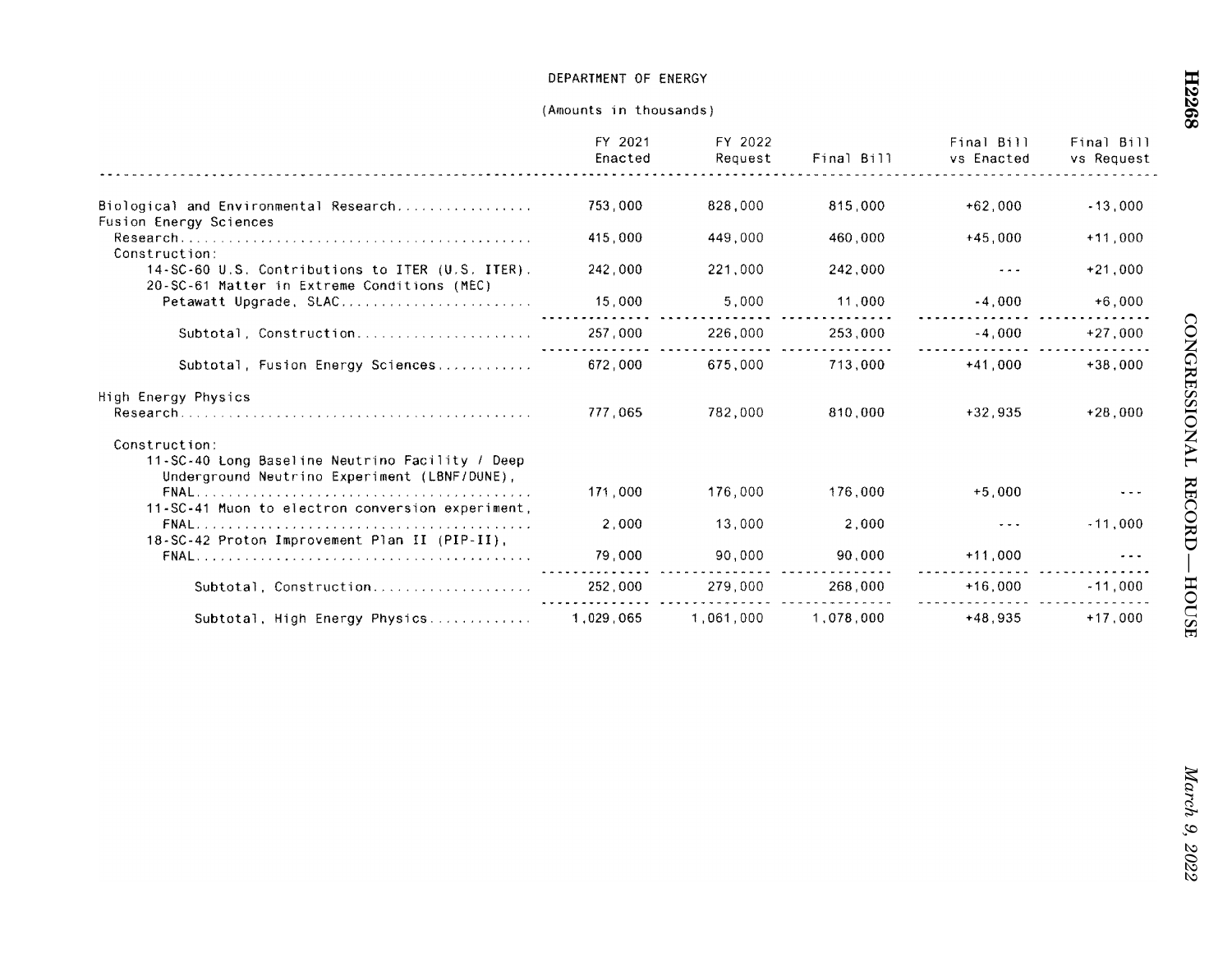|                                                                                      | FY 2021<br>Enacted | FY 2022<br>Request             | Final Bill        | Final Bill<br>vs Enacted | Final Bill<br>vs Request |
|--------------------------------------------------------------------------------------|--------------------|--------------------------------|-------------------|--------------------------|--------------------------|
| Nuclear Physics:                                                                     |                    |                                |                   |                          |                          |
| Construction:                                                                        | 624,700            | 700.000                        | 708.000           | $+83,300$                | $+8.000$                 |
| 14-SC-50 Facility for Rare Isotope Beams, MSU<br>20-SC-52 Electron Ion Collider, BNL | 5,300<br>5,000     | $\sim$ $\sim$ $\sim$<br>20,000 | $- - -$<br>20.000 | $-5.300$<br>$+15,000$    |                          |
| Subtotal, Construction                                                               | 10,300             | 20,000                         | 20,000            | $+9,700$                 |                          |
| Subtotal, Nuclear Physics                                                            | 635,000            | 720,000                        | 728,000           | $+93.000$                | $+8.000$                 |
| Isotope R&D and Production:<br>Construction:                                         | 66,000             | 78,000                         | 70,000            | $+4.000$                 | $-8,000$                 |
| 20-SC-51 US Stable Isotope Production and<br>Research Center, ORNL                   | 12,000             | 12,000                         | 12,000            |                          |                          |
| Subtotal, Construction                                                               | 12,000             | 12,000                         | 12,000            | $- - -$                  |                          |
| Subtotal, Isotope R&D and Production                                                 | 78,000             | 90.000                         | 82,000            | $+4.000$                 | $-8,000$                 |
| Accelerator R&D and Production<br>Workforce Development for Teachers and Scientists  | 16,935<br>29,000   | 24,000<br>35,000               | 18,000<br>35.000  | $+1.065$<br>$+6.000$     | $-6.000$<br>$\ddotsc$    |
| Science Laboratories Infrastructure:<br>Infrastructure Support:                      |                    |                                |                   |                          |                          |
| Payment in Lieu of Taxes<br>Oak Ridge Landlord                                       | 4,650<br>5.860     | 4.820<br>6.430                 | 4.820<br>6 430    | $+170$<br>$+570$         |                          |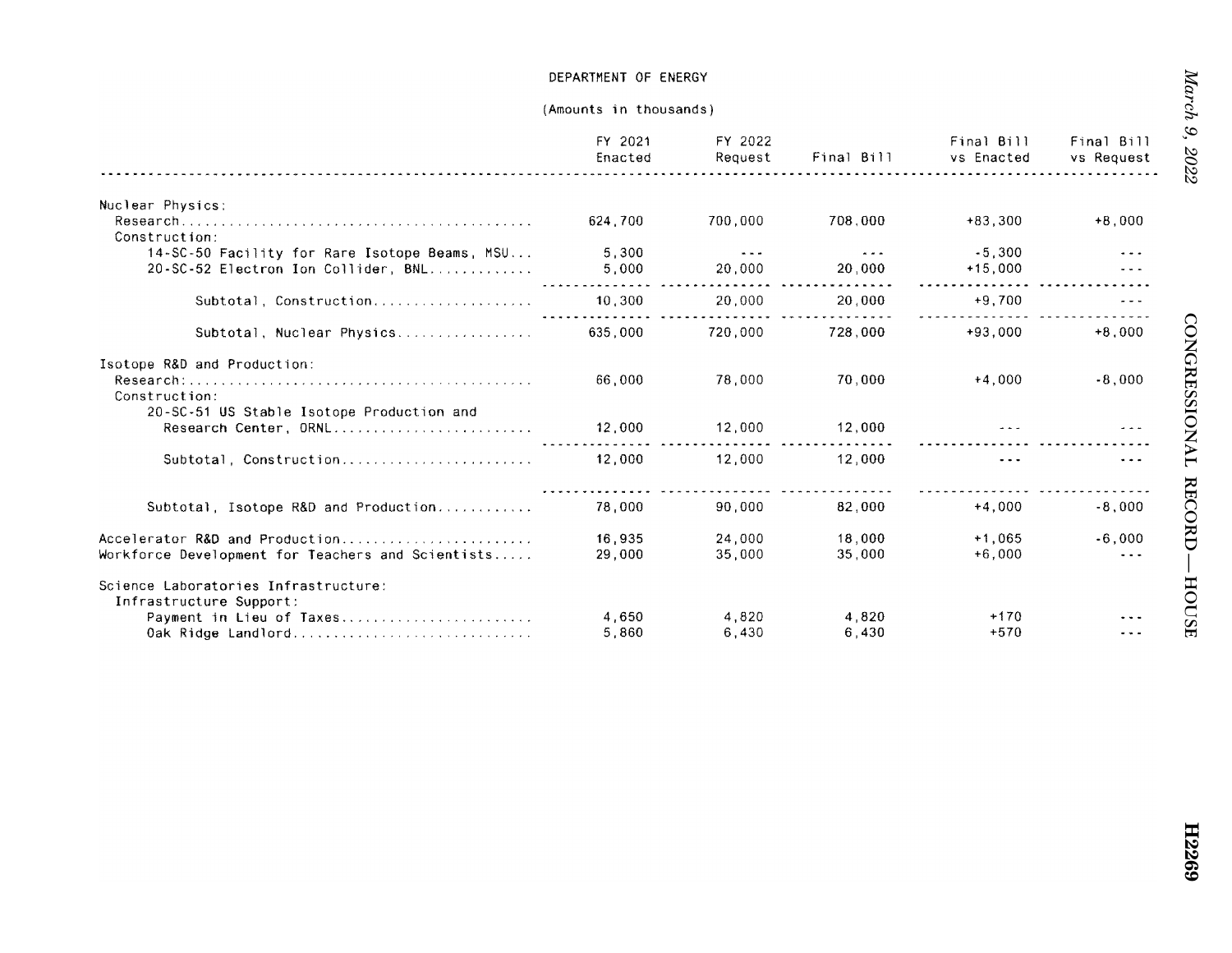|                                                  | FY 2021<br>Enacted | FY 2022<br>Request   | Final Bill           | Final Bill<br>vs Enacted | Final Bill<br>vs Request |
|--------------------------------------------------|--------------------|----------------------|----------------------|--------------------------|--------------------------|
|                                                  |                    |                      |                      |                          |                          |
|                                                  | 29,790             | 17.200               | 14.450               | $-15.340$                | $-2.750$                 |
| Oak Ridge Nuclear Operations                     | 26,000             | 20.000               | 26,000               | $\sim$ $\sim$ $\sim$     | $+6,000$                 |
| Subtotal, Infrastructure Support                 | 66.300             | 48,450               | 51.700               | $-14.600$                | $+3,250$                 |
| Construction:                                    |                    |                      |                      |                          |                          |
| 17-SC-71 Integrated Engineering Research Center, |                    |                      |                      |                          |                          |
|                                                  | 10,250             | 10.250               | 10.250               |                          | .                        |
| 18-SC-71 Energy Sciences Capability, PNNL        | 23,000             | $- - -$              | $\sim$ $\sim$ $\sim$ | $-23.000$                | $- - -$                  |
| 19-SC-71 Science User Support Center, BNL        | 20.000             | 38.000               | 38.000               | $+18.000$                | $\frac{1}{2}$            |
| 19-SC-73 Translational Research Capability, ORNL | 22,000             | 21 500               | 21.500               | -500                     | $\sim$ $\sim$ $\sim$     |
| 19-SC-74 BioEPIC, LBNL                           | 20,000             | 35.000               | 35.000               | $+15,000$                | ---                      |
| 20-SC-71 Critical Utilities Rehabilitation       |                    |                      |                      |                          |                          |
|                                                  | 20,000             | 26.000               | 26,000               | $+6,000$                 | $\cdots$                 |
| 20-SC-72 Seismic and Safety Modernization, LBNL  | 5.000              | 27.500               | 18.000               | $+13.000$                | $-9,500$                 |
| 20-SC-73 CEBAF Renovation and Expansion, TJNAF   | 2.000              | 10.000               | 10.000               | $+8,000$                 | $\cdots$                 |
| 20-SC-74 Craft Resources Support Facility, ORNL  | 25,000             | $\sim$ $\sim$ $\sim$ | $- - -$              | $-25.000$                | $\cdots$                 |
| 20-SC-75 Large Scale Collaboration Center, SLAC  | 11,000             | 12.000               | 21,000               | $+10.000$                | $+9.000$                 |